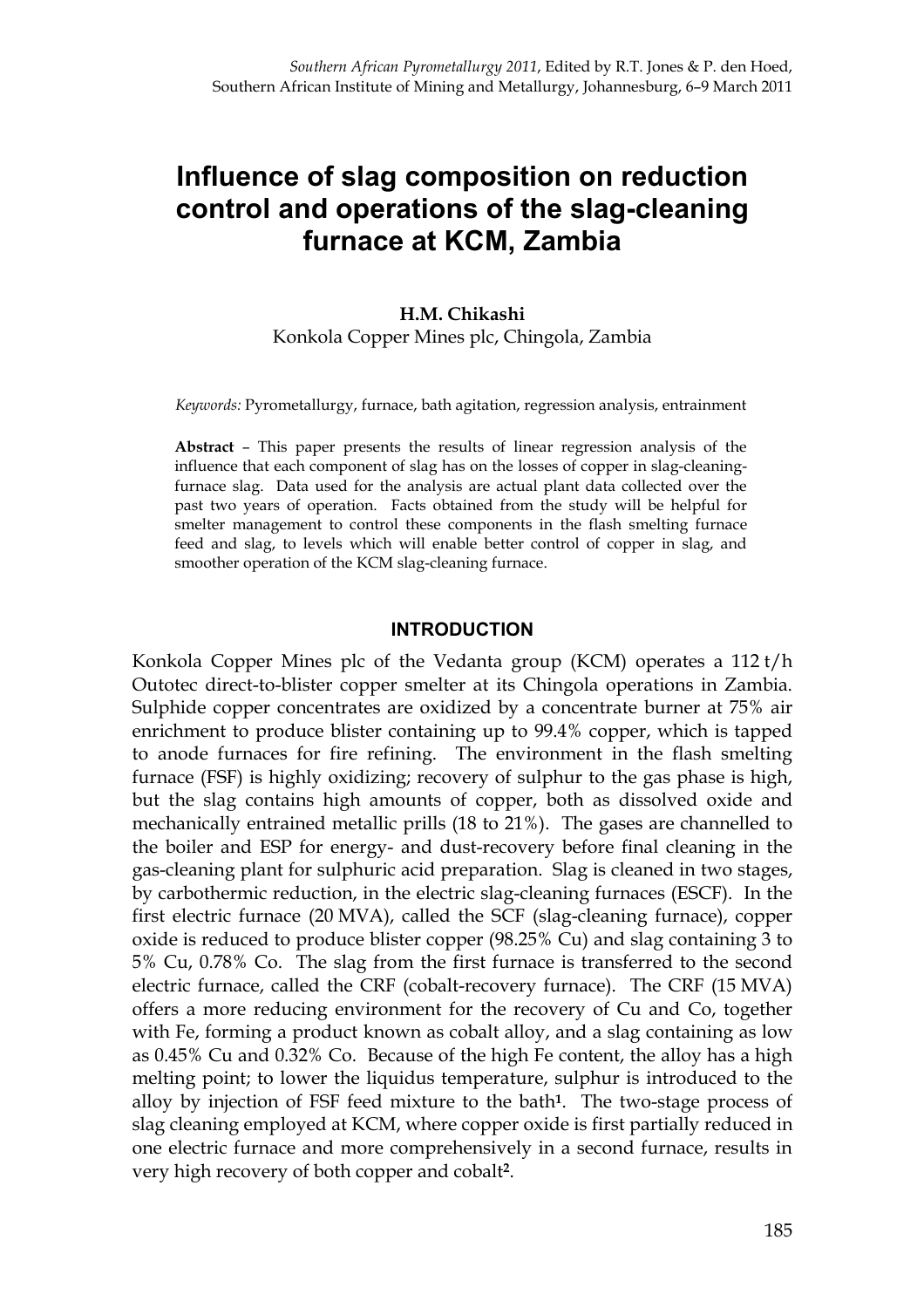## **SLAG-CLEANING OPERATIONS AT NCHANGA SMELTER**

Slag is tapped every 4 hours from the FSF to the SCF via water-cooled copper launders at 1290ºC. A typical slag analysis from the FSF is shown in Table I. The objective of the SCF operation is to reduce copper in the FSF slag to 3–5% by the addition of an appropriate amount of metallurgical coke, to ensure minimal precipitation of iron and cobalt to the blister phase. Slag temperature is maintained around 1350ºC, while blister temperature is kept above 1200ºC.

| Cu | $\vert$ Fe $\vert$ SiO <sub>2</sub> $\vert$ CaO $\vert$ MgO $\vert$ Co $\vert$ S $\vert$ Al <sub>2</sub> O <sub>3</sub> $\vert$ Fe <sub>3</sub> O <sub>4</sub> |  |  |  |  |
|----|----------------------------------------------------------------------------------------------------------------------------------------------------------------|--|--|--|--|
|    | 19.46   22.52   25.69   5.89   2.46   0.64   0.29   3.94   20.79                                                                                               |  |  |  |  |

**Table I:** Typical analysis of Flash Smelting Furnace (FSF) slag, mass %

Control of copper in the SCF slag within the 3 to 5% range has been a challenge, due to changes in size and quality of metallurgical coke, and slag chemistry. Table II shows the average composition of SCF slag from March 2009 to December 2010.

|  |  |  |  | <b>Table I:</b> Typical analysis of Slag Cleaning Furnace (SCF) slag, mass % |  |  |  |  |  |
|--|--|--|--|------------------------------------------------------------------------------|--|--|--|--|--|
|--|--|--|--|------------------------------------------------------------------------------|--|--|--|--|--|

| Cu |                                                                  | Fe $\vert$ SiO <sub>2</sub> $\vert$ CaO $\vert$ MgO $\vert$ Co $\vert$ S $\vert$ Al <sub>2</sub> O <sub>3</sub> $\vert$ Fe <sub>3</sub> O <sub>4</sub> |  |  |  |
|----|------------------------------------------------------------------|--------------------------------------------------------------------------------------------------------------------------------------------------------|--|--|--|
|    | 5.48   27.03   30.93   8.09   3.242   0.76   0.38   6.39   14.02 |                                                                                                                                                        |  |  |  |

Control of copper transferred to the CRF at between 3 to 5% has been very important in recent months, as the LME copper price is estimated to reach US \$12 000 per ton in 2011. The idea is to send minimum copper to the alloy phase in the CRF, because payables on copper in alloy are lower than in the anodes that go to the refinery for copper cathode production.

## **Sampling of slag for chemical analysis**

Three samples are collected from the SCF slag launders during transferring of slag to the CRF, to make a composite sample for chemical analysis. Tapping times depend on the number of tap-holes opened, the level of slag in the furnace, and its viscosity. The samples are allowed to cool in air, and are then sent to the laboratory for chemical analysis using an X-ray fluorescence (XRF) method for components other than magnetite, which is determined by the magnetic saturation method in the Satmagan analyser.

# **Control of copper in SCF slag**

Metallurgical coke for reduction reactions in the SCF is charged from the roof of the furnace to the surface of the slag. The amount of coke to charge to a slag batch is calculated using a coke-addition model, which takes into account the percentage of copper in the slag, the degree of copper reduction required, and the amount of slag received. Figure 1 shows the degree of control of SCF operations with respect to copper in slag.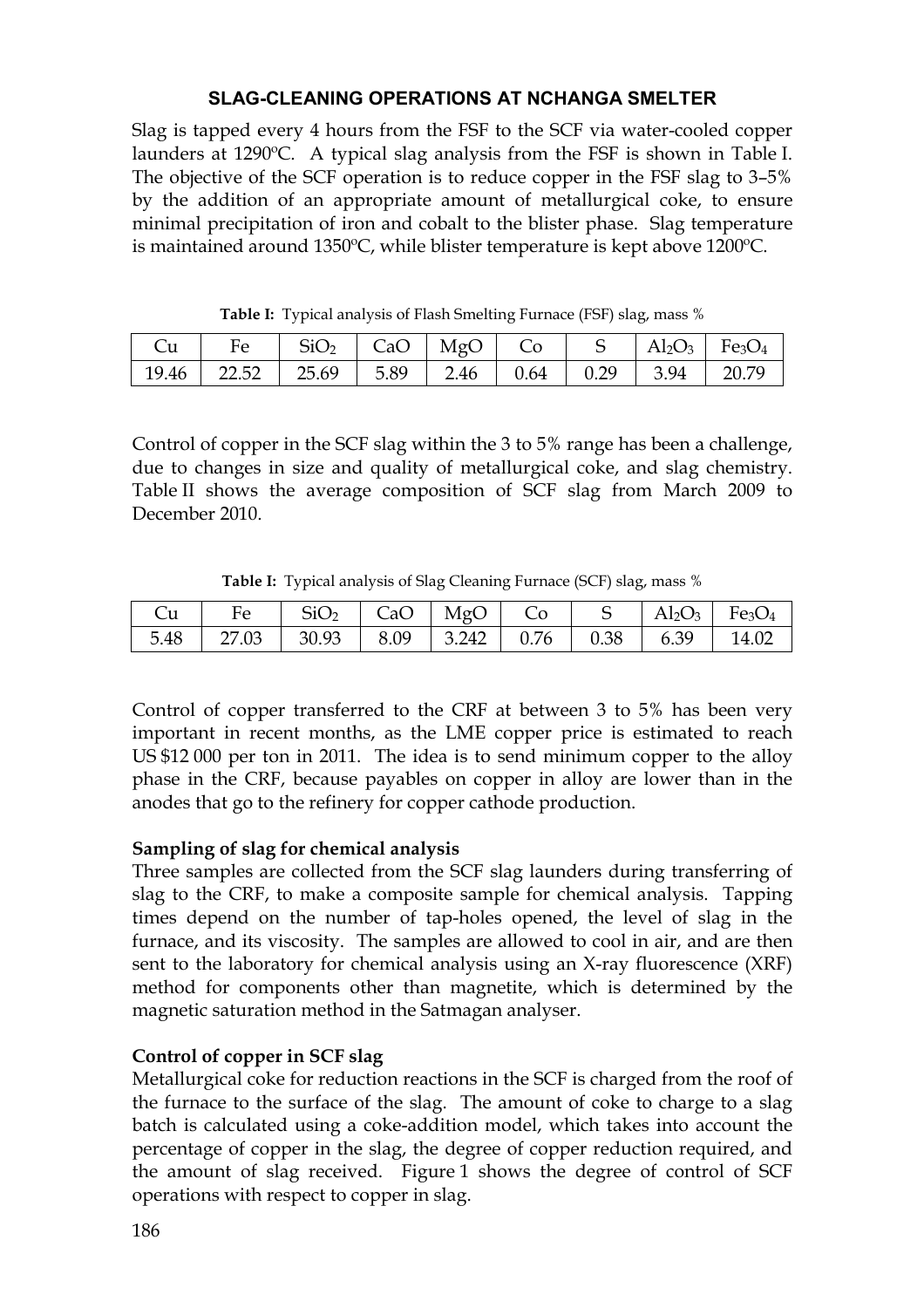

**Figure 1:** Control of copper in SCF slag within the desired range

Best control achieved was in April 2010, with 53.4% of the values being within the desired range of 3–5%. September 2010 was the worst month, because 80.5% of the values were above the upper control limit.

## **EFFECT OF SLAG COMPOSITION ON CONTROL OF COPPER IN SCF SLAG**

Many investigations have shown that the composition of a particular slag system has the major influence on control of copper losses to the slag**3,5,8,9,10,11**. This is due to the effect that chemical composition has on the liquidus temperature of the slag and its fluidity**7**. This paper uses simple linear regression analysis to determine the impact that the major components ( $Fe<sub>3</sub>O<sub>4</sub>$ , SiO<sub>2</sub>, Al<sub>2</sub>O<sub>3</sub>, MgO, and CaO) of the slag have on losses of copper to slag, because it is the appropriate method for this kind of analysis**2**. Losses of copper in the slag may be in the form of dissolved oxides or mechanically entrained metal prills**4**. The data used in this investigation are actual plant data collected over a period of two years. The temperature of SCF slag has varied from 1320 to 1400ºC over the period analysed in this paper.

## **Change in composition of FSF slag (KCM)**

Due to changes in supply, mineralogy, and chemical composition of individual concentrates, it has been very difficult to make FSF slag that has a composition close to design values. SCF operations have likewise changed with the change in FSF slag, and operational challenges have been different for each of these changes. For example, Figure 1 shows that in the first six months of the period under consideration, there were a significant number of 'copper in SCF slag' values below the low limit of 3%, and there were almost none in the last 10 months of 2010. This is due to the fact that, in the last part of the period considered here, slag was more difficult to reduce because, as Figure 2 shows,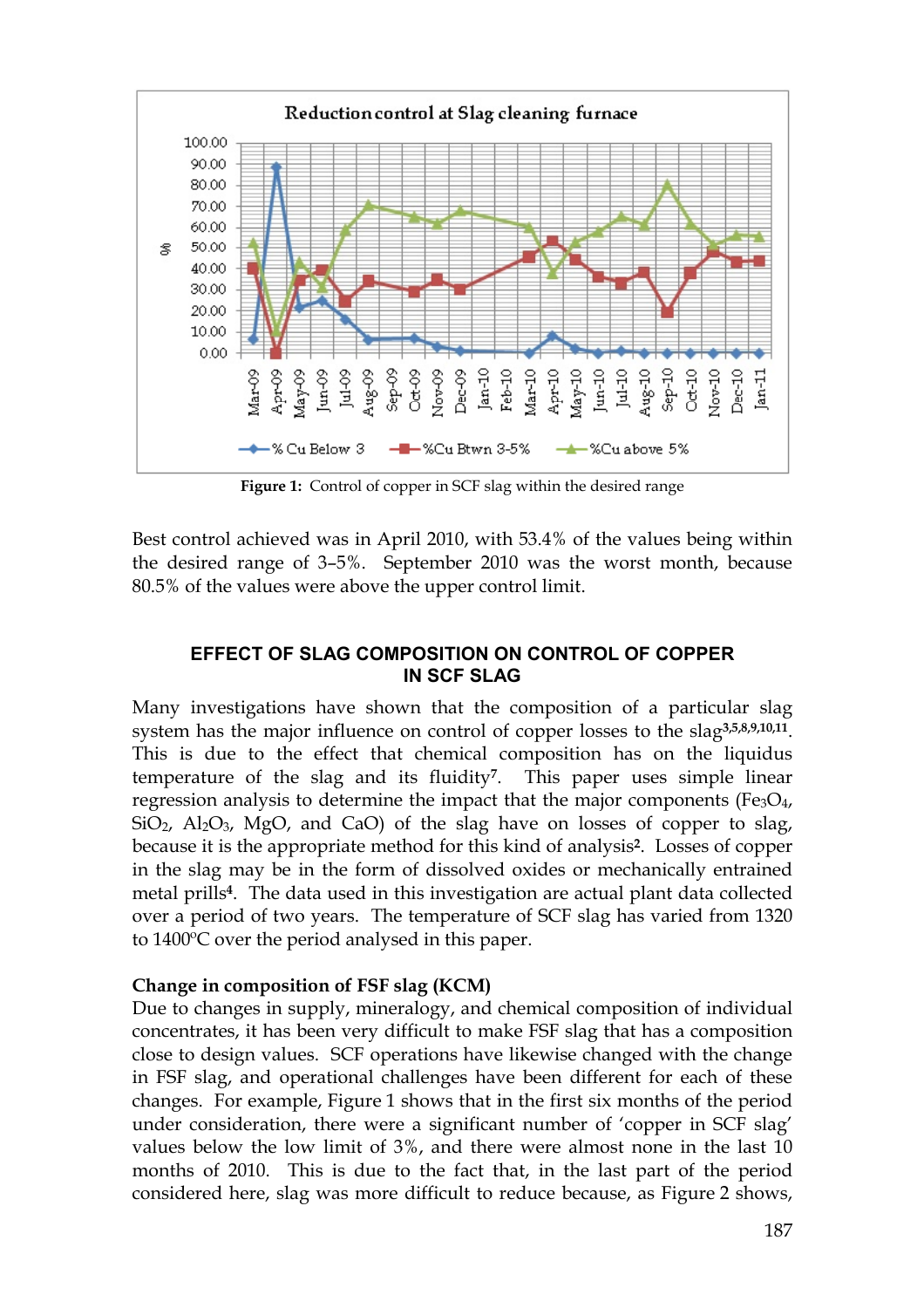the important components of slag which determine its ease to be reduced have changed significantly.



**Figure 2:** Change in FSF slag composition over a period of two years

**Carbothermic reduction chemistry, and mechanisms of copper losses in slag**  When coke is charged to the surface of slag in the furnace, there is very rapid direct reduction of copper oxide and magnetite by metallurgical coke**8**.

$$
(Fe3O4) + C = (3FeO) + CO(g)
$$
 [1]

$$
(Cu2O) + C = 2Cu (l) + CO (g)
$$
 [2]

Carbon monoxide from the above reactions forms a gas film between the coke and the slag. From this point, oxides in the molten slag are reduced by carbon monoxide, and the Boudouard reaction (Equation [3]) becomes the reactionrate-controlling factor**8**.

$$
C + CO2 = 2 CO(g)
$$
 [3]

Equations 1 and 2 take place at the same time; one cannot take place without the other**13**. A dispersion of very fine copper droplets formed, from Equation 2, coalesce to form bigger particles, which then settle to the bottom of the furnace**11**. Mass transfer amongst fine copper droplets is therefore very important for nucleation to take place**12**. In the slag-cleaning furnace, mixing of small particles is intensified by the stirring action caused by the inflow of slag during FSF-slag tapping. The biggest droplets of metallic copper are formed during this time**13**. After FSF-slag tapping, there is less turbulence in the SCF;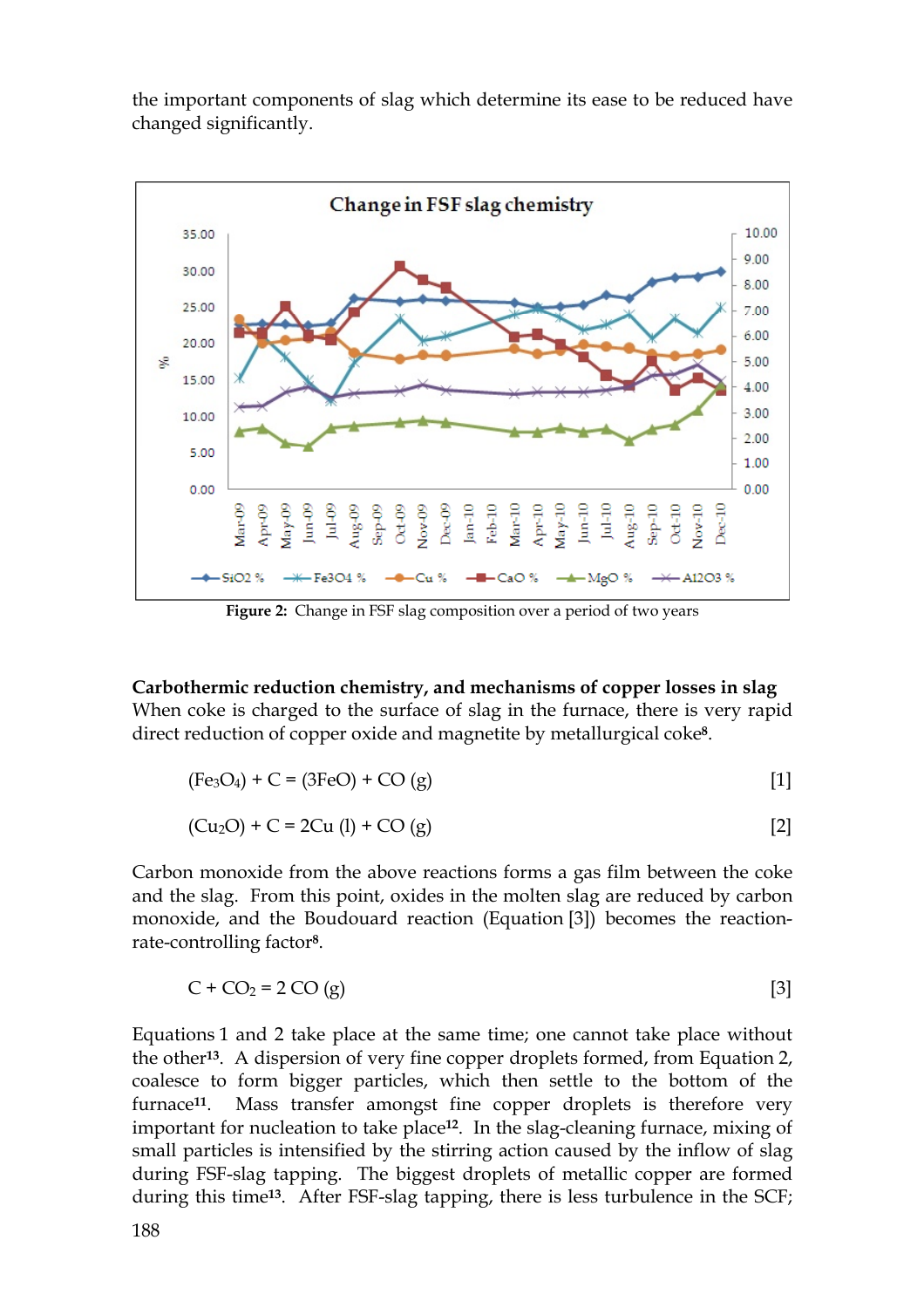therefore reactions and droplet formation are slow**13**. Movement of slag in this period is mainly by electromagnetic forces (magneto-hydrodynamics), enhanced by high electrode-current-densities and temperatures**12,13**.

Copper losses in slag can be divided between electrochemical losses (chemical and physical) and mechanical losses (unsettled droplets) whose percentages depend on the degree of oxidation or reduction, temperature, and composition of the slag (which affects its viscosity)**11**. The effect of slag viscosity on the loss of copper by entrainment (mechanical) is shown by the effect it has on the settling rate of a metal droplet, as given by Stokes law (Equation 4)**11**.

$$
u = \frac{(\rho_{Cu} - \rho_{slag})}{18 \eta_{slag}} gd^2
$$
 [4]

where  $u =$  settling rate, m s<sup>-1</sup>

 $g =$  acceleration due to gravity, m s<sup>-2</sup> *d* = diameter of copper droplet, m  $\rho_{Cu}$ ,  $\rho_{slag}$  = density of copper and slag respectively, kg m<sup>-3</sup> *ηslag* = viscosity of slag, Pa s

Equation 4 shows that the settling of copper droplets is very much dependent on the viscosity of the slag. Slag viscosity plays a vital role in the formation of copper droplets big enough to settle at the desired rates. The lower the viscosity, the better the coalescence of fine blister particles to form bigger particles, and, according to Equation 4, the faster the settling**12**.

Other mechanisms may be responsible for suspending copper particles in the slag**11**. Gases formed during reactions may also transfer some metal droplets to the slag zone**11**. In the SCF, bath agitation keeps copper droplets in suspension in the slag, and, if this happens a few minutes before skimming, copper mechanical losses to the SCF slag will be high.

# **The effects of Fe3O<sup>4</sup> content in SCF slag on control of copper in SCF slag**

Magnetite (Fe<sub>3</sub>O<sub>4</sub>) is formed in the flash smelting furnace by oxidation of iron in the concentrates. Both the extent of oxidation and the amount of iron in the concentrate has an influence on the amount of  $Fe<sub>3</sub>O<sub>4</sub>$  in the FSF slag. It has been found that losses of valuable metals (Cu, Co, and Ni) to slag increase with increasing magnetite in the slag**5**. Figure 3 shows a strong dependency of copper on the amount of Fe<sub>3</sub>O<sub>4</sub> in SCF slag. Increasing the amount of Fe<sub>3</sub>O<sub>4</sub> in SCF slag will result in precipitation of  $Fe<sub>3</sub>O<sub>4</sub>$  crystals, therefore increasing the viscosity of the slag and the entrainment (mechanical losses) of molten copper droplets in the slag**3**. As demonstrated by Stokes law above, this will result in slow settling of molten copper droplets.

Over-heating of the slag decreases its viscosity, and accelerates reduction of Fe3O4, and this liberates suspended copper droplets**9,11**. Operation of the SCF has recently shown that, at high Fe<sub>3</sub>O<sub>4</sub> levels in FSF slag, good control of Cu in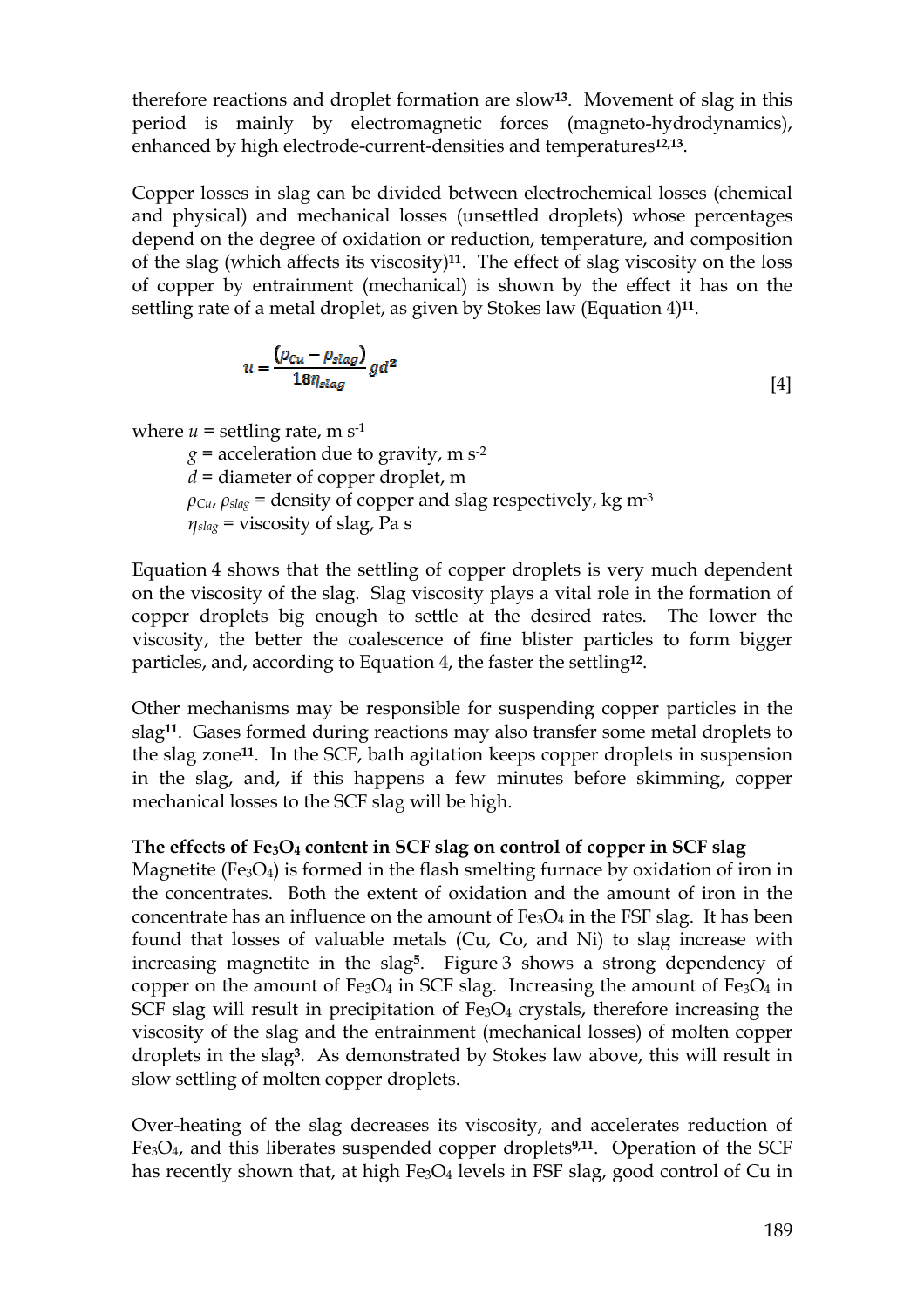SCF slag has been achieved, when the SCF slag temperature was kept above 1380ºC during FSF-slag tapping.

It is, therefore, important that  $Fe<sub>3</sub>O<sub>4</sub>$  in FSF slag is controlled at levels that can be reduced in the SCF within the design cycle time and plant feed rate to give copper in SCF slag within the required range. For example, the data used in this study show that, if  $Fe<sub>3</sub>O<sub>4</sub>$  in FSF slag is kept below 18%, it is possible for the SCF to reduce Fe<sub>3</sub>O<sub>4</sub> to 10% within the design cycle time to produce slag with 4% Cu.



**Figure 3:** Influence of Fe<sub>3</sub>O<sub>4</sub> on control of Cu in SCF slag

## **The effects of Fe3O<sup>4</sup> in FSF slag on slag-cleaning operations**

Apart from the above influence of  $Fe<sub>3</sub>O<sub>4</sub>$  on SCF degree of reduction control, Fe<sub>3</sub>O<sub>4</sub> causes other operational issues. Firstly, precipitation of Fe<sub>3</sub>O<sub>4</sub> at high levels leads to formation of an intermediate layer (50 to 200 mm) between the blister copper and slag phase during reduction. The intermediate phase insulates the transfer of energy and Cu droplets to the blister phase. Temperatures of blister copper in the SCF under such conditions drop below 1130ºC, making transfer of blister to the anode furnaces difficult, because of poor flow, and the metal cools easily. Removal of solidified copper from blister launders, and the repair of blister launders, also becomes frequent at low blister tapping temperatures. This also increases the amount of scrap copper generation that has to be re-melted in the anode furnaces.

To increase the transfer of energy from the slag phase to the blister, air agitation of the bath is employed, using steel pipes to disturb the intermediate phase. Use of agitation pipes is an extra cost, and the operation itself requires additional manpower. An increase in the  $Fe<sub>3</sub>O<sub>4</sub>$  content of the slag also results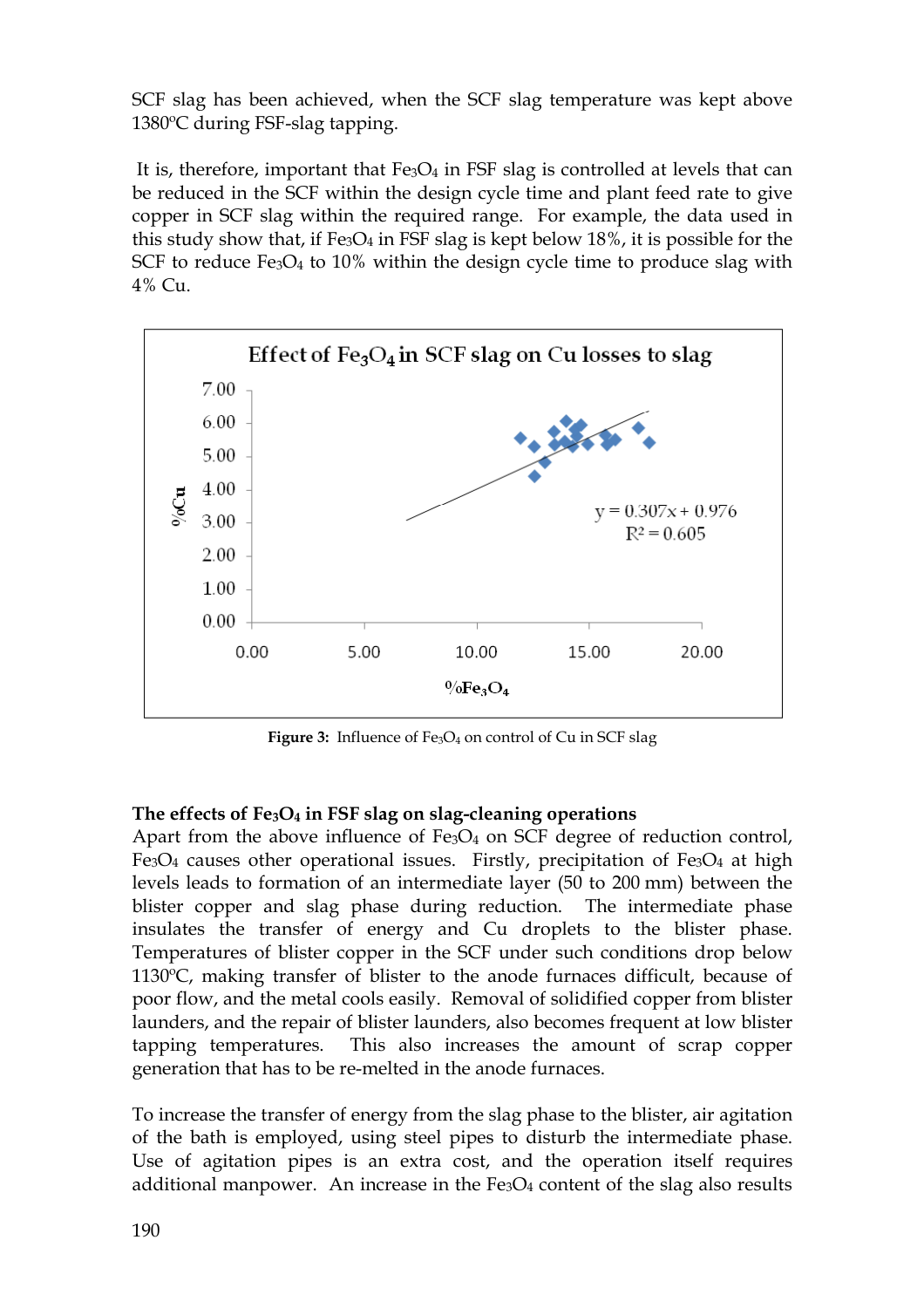in increased metallurgical coke consumption, because  $Fe<sub>3</sub>O<sub>4</sub>$  is also reduced by copper during slag cleaning**6**.



**Figure 4:** Intermediate phase formation and entrainment of copper droplets

The pictures in Figure 4 were taken from the SCF furnace during the high  $Fe<sub>3</sub>O<sub>4</sub>$ conditions. When the intermediate phase is too dense, the product elemental copper will form a layer on top of this phase, and sometimes blister copper will run out of the slag launders during skimming. This is not desirable, because slag launders are made out of copper, and so blister copper will naturally stick in the launders, and it is very difficult to remove, and may damage the launders.

## **The influence of silica on control of copper in SCF slag**

Silica content in the slag has an impact on the viscosity of slag**10**. An increase in silica, as Figure 5 shows, increases the amount of copper in the SCF slag, because of silica saturation at  $Fe/SiO<sub>2</sub>$  ratios less than 1, which results in high slag viscosity**6**. Because of the glassy nature of the high-silica slag, its porosity to gases decreases, which adversely affects the reduction reaction rates at the slag/gas interface**5**.

A new phenomenon was observed in September 2010 in SCF operations, when the bath was expanding during slag tapping from the FSF, from gas evolution that is highest in this phase of the cycle. For this reason, SCF slag volumes, as calculated from level measurements, were about 150 t more than the FSF slag calculation, leading to excess consumption of coke. This phenomenon was also verified with mass-balance calculations.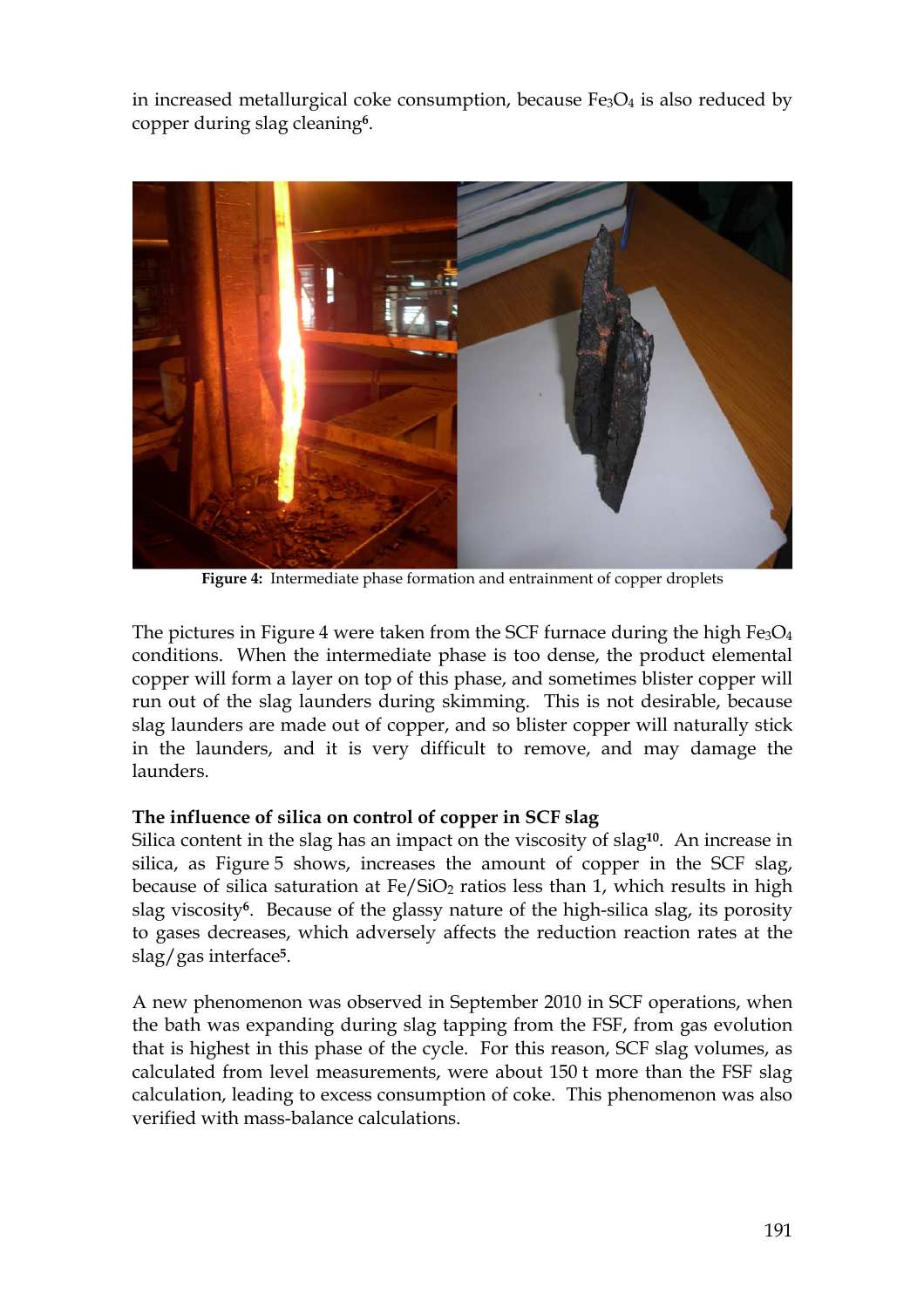

Figure 5: Influence of SiO<sub>2</sub> on control of Cu in SCF slag

SCF slag samples taken in September 2010 for mineralogical analysis also indicated entrainment of both metallic copper droplets and Fe3O<sup>4</sup> in the *glassy phase* (as per lab report), as shown in Figure 6.



Figure 6: Grains of elemental copper ( $\leq$  5 µm) with secondary magnetite in glass phase in SCF slag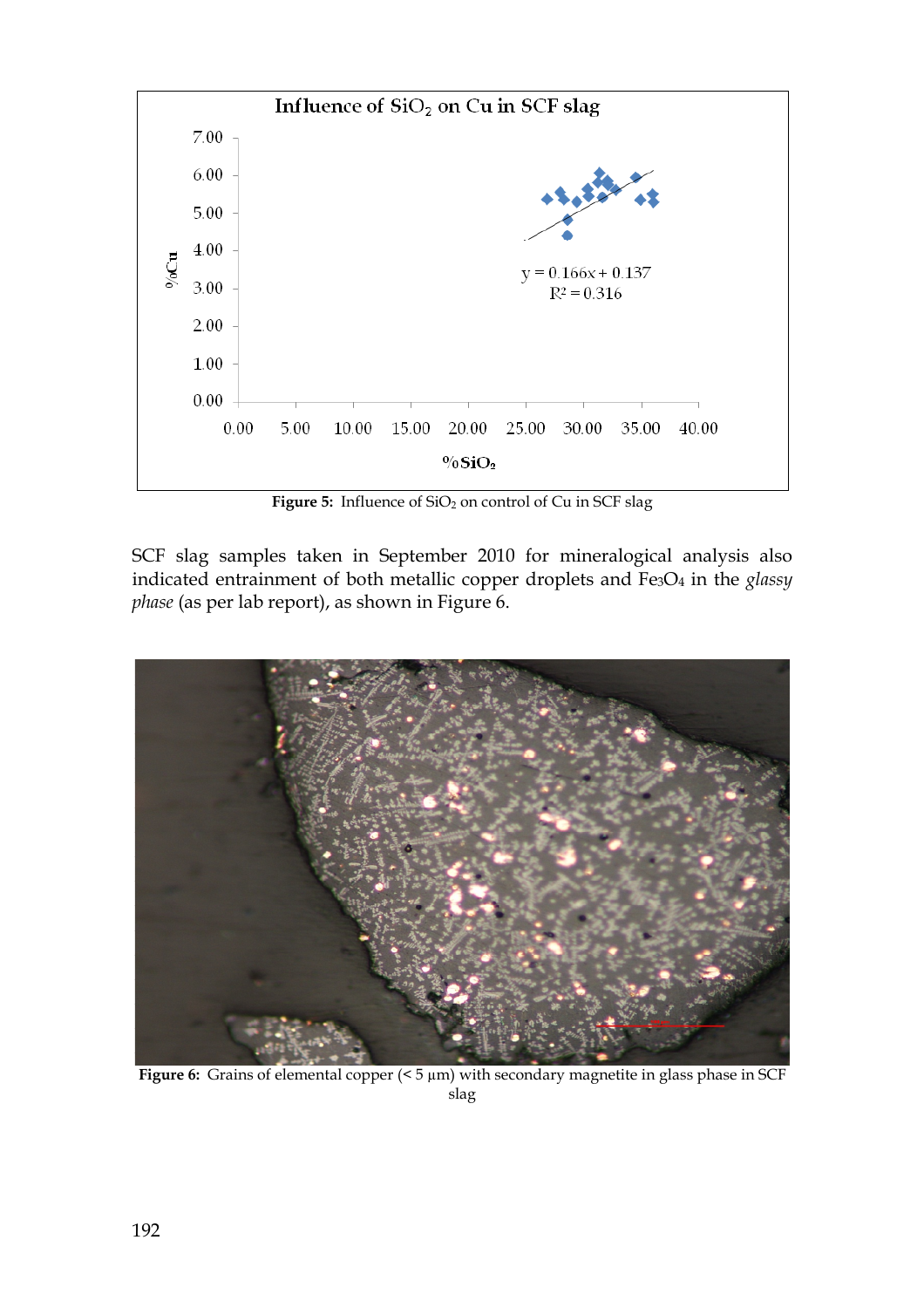## **The influence of alumina on control of copper in SCF slag**

Alumina forms high-melting compounds with  $FeO<sub>x</sub>$  and  $SiO<sub>2</sub>$ , which are solid at copper-smelting temperatures**6**. It has also been shown that an increase of alumina in the calcium silicate slag enlarges the spinel ( $Fe<sub>3</sub>O<sub>4</sub>$ ) saturation area and this increases mechanical losses of copper as Figure 7 shows**4**.



**Figure** 7: Influence of  $\text{Al}_2\text{O}_3$  on control of Cu in SCF slag

#### **The influence of magnesia on control of copper in SCF slag**

The MgO forms a thermally stable (solid) silicate called olivine (Mg2SiO<sup>4</sup> – Fe<sub>2</sub>SiO<sub>4</sub>) at concentrations greater than  $3-4\%$  in the KCM slag (FSF slag), resulting in high-viscosity slags<sup>4,6</sup>, and its systems with  $FeO<sub>x</sub>$  or  $Fe<sub>2</sub>O<sub>3</sub>$  are solid at copper smelting temperatures**6**.

Figure 8 shows the influence MgO has on the amount of copper in SCF slag. The coefficient of determination of 0.191 indicates that the influence of MgO on copper in SCF slag is low at average concentrations seen in the period studied.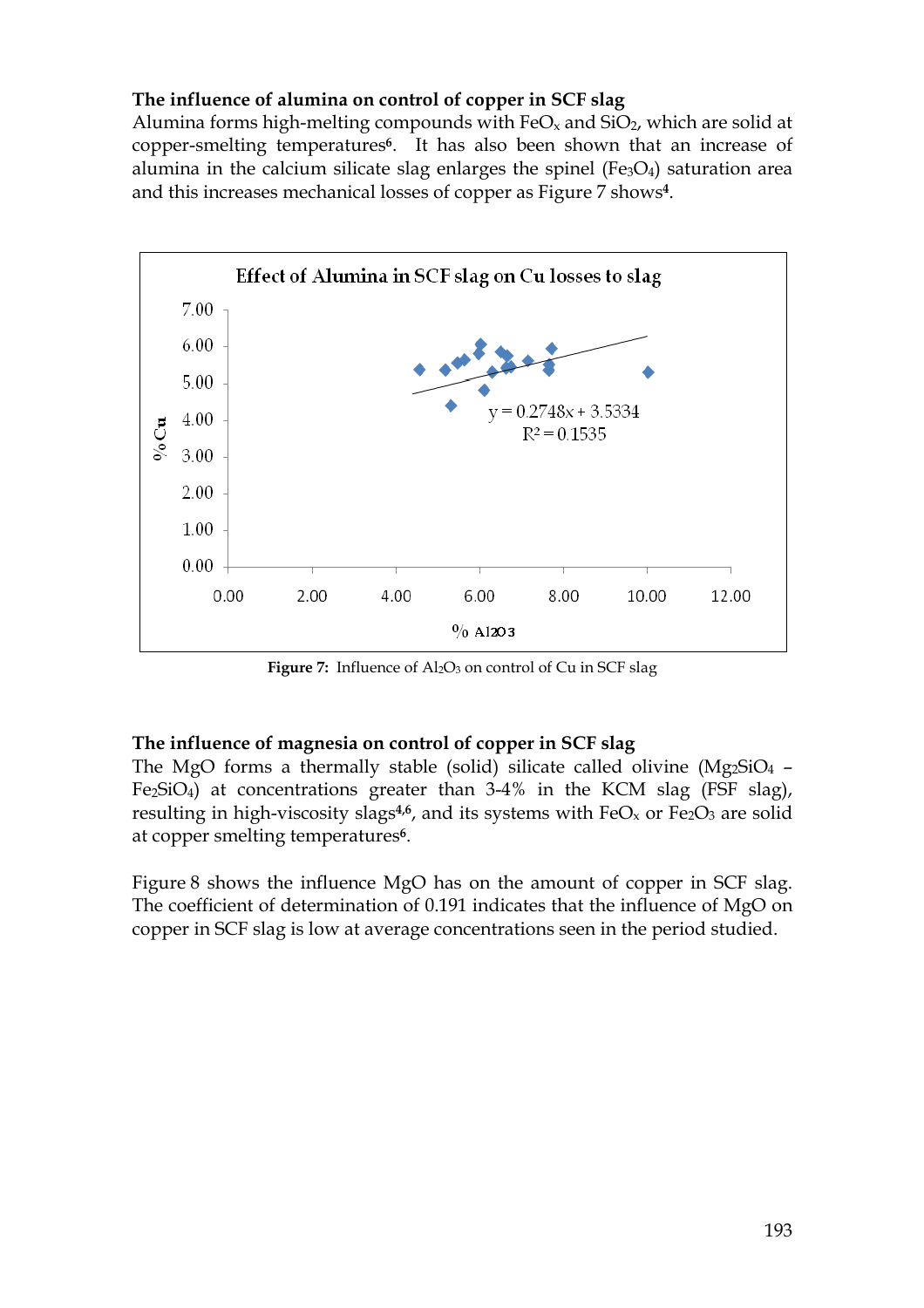

**Figure 8:** Influence of MgO on control of Cu in SCF slag

## **Effect of lime on control of copper in SCF slag**

Lime (CaO) is used as a flux in the flash smelting furnace to prevent the formation of solid substances such as magnetite (Fe<sub>3</sub>O<sub>4</sub>) and olivine (Mg<sub>2</sub>SiO<sub>4</sub> – Fe2SiO4), and to flux the solid silica**6**. It has an influence on the viscosity of the slag; the more the CaO, to a certain extent, the less the viscosity, and the easier it becomes for copper droplets to settle. Variation of CaO in the SCF slag has, however, had little impact on the control of copper levels in slag, as shown in Figure 8.



**Figure 9:** Influence of CaO on Cu in SCF slag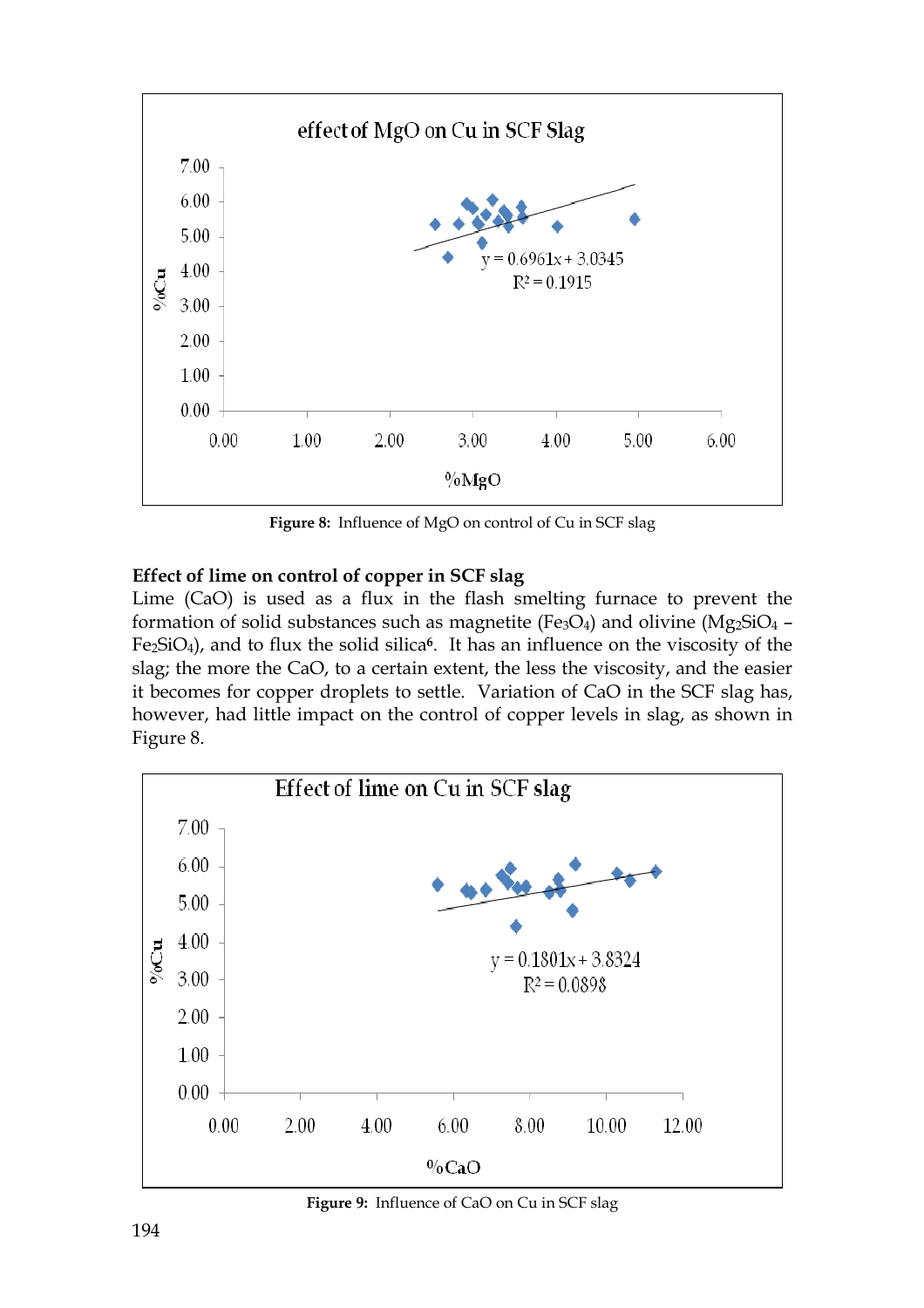Linear regression analysis of the data collected for this study shows something that is contrary to the common belief that CaO decreases losses of copper to slag. It should be pointed out here that data given by ternary diagrams should not be generalized, because it usually applies to a given set of conditions**4**. The coefficient of determination for the CaO/Cu relationship is low, but shows that an increase in CaO content of the SCF slag has slightly increased the content of copper in SCF slag. The plant (SCF) experienced difficulties raising temperatures when the lime suddenly increased in the FSF slag. CaO is refractory, and, if present in more than required quantities, will increase the liquidus temperatures of the slag and reverse the effect it has on copper losses in slag.

#### **Application of the R² for the Fe3O4 and Cu in the SCF slag relationship**

The relationship between  $Fe<sub>3</sub>O<sub>4</sub>$  and Cu in slag has come out very important for every metallurgist working in the SCF because it has the highest coefficient of determination  $(R^2 = 0.605)$  of all components of slag considered in this study. Magnetite, therefore, has the highest influence on copper in the slag that is tapped to the cobalt recovery furnace (CRF). The significance here is not really the value of  $\mathbb{R}^2$  for the Fe<sub>3</sub>O<sub>4</sub> – Cu relationship calculated in this study. However, it is in the fact that in months where  $Fe<sub>3</sub>O<sub>4</sub>$  had the major influence on copper in SCF slag, values of  $\mathbb{R}^2$  were very close to 0.6. The author concludes that when  $Fe<sub>3</sub>O<sub>4</sub>$  is the major controlling component of copper in SCF slag,  $R<sup>2</sup>$ for the  $Fe<sub>3</sub>O<sub>4</sub>$  – Cu relationship will be close to 0.6. This is valid for SCF (KCM) operations only.

Figure 10 demonstrates how the  $R^2$  can be used to analyse the SCF slag-cleaning operation. An important observation made from the data was that for months which had other components of slag increase their influence on copper in SCF slag the coefficient of determination  $R^2$  for the Fe<sub>3</sub>O<sub>4</sub> – Cu relationship was less than 0.6; for example, September 2010. In this month, the effect of  $SiO<sub>2</sub>$  on copper in SCF slag was amplified by the increased concentration of silica in the slag, and the effect was weakening the strength of the correlation between Fe3O<sup>4</sup> and Cu in slag. For this reason, the September 2010 slag was tough to clean, because both  $SiO<sub>2</sub>$  and  $Fe<sub>3</sub>O<sub>4</sub>$  had an influence on copper losses. Slag with a coefficient of determination  $\mathbb{R}^2$  above 0.6 tended to be easily reduced, and cases of over-reduction were higher than for slags with a coefficient of determination R<sup>2</sup> value less than 0.6.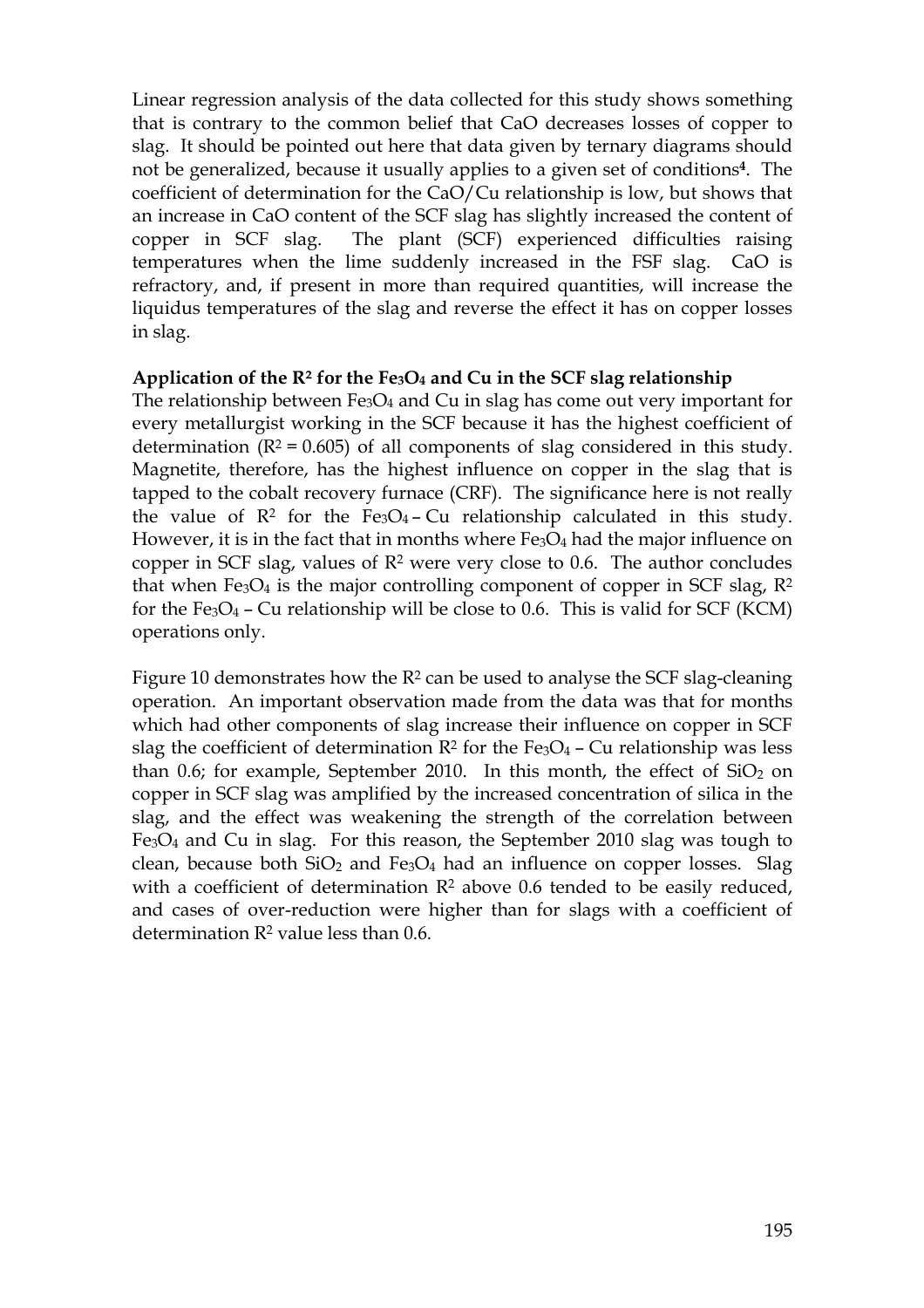

**Figure 10:** Comparison of factors affecting Cu in SCF by comparing Fe<sub>3</sub>O<sub>4</sub> – Cu R<sup>2</sup> for slags

Therefore, if slag has an  $\mathbb{R}^2$  value for the  $Fe_3O_4$  – Cu relationship close to 0.6 (*e.g.*) the April 2010 slag), copper in the SCF slag will be effectively kept between 3 and  $5\%$ , if Fe<sub>3</sub>O<sub>4</sub> in the slag is controlled between 8 and  $10\%$  under equilibrium conditions, *i.e.* not adding too much coke to the slag resulting in rapid reduction of Fe<sub>3</sub>O<sub>4</sub> which increases Fe to the blister. This is only achievable if Fe<sub>3</sub>O<sub>4</sub> in the FSF slag is below 18%. The control of  $Fe<sub>3</sub>O<sub>4</sub>$  formation in the FSF is outside of the scope of this study.

|                                                                                                                          | Cu<br>$\%$ | Fe<br>$\%$ | $\%$                                                  | $\%$ | $\vert$ SiO <sub>2</sub> $\vert$ CaO $\vert$ MgO $\vert$ Co<br>$\%$ | $\%$ | $\mathbf S$<br>$\%$ | $\text{Al}_2\text{O}_3$<br>$\%$ |       | $\begin{array}{c c}\n\text{Fe}_3\text{O}_4 & \text{Fe/SiO}_2 \\ \% & \text{Fe/SiO}_2\n\end{array}$ |
|--------------------------------------------------------------------------------------------------------------------------|------------|------------|-------------------------------------------------------|------|---------------------------------------------------------------------|------|---------------------|---------------------------------|-------|----------------------------------------------------------------------------------------------------|
| $\vert$ Apr-10 $\vert$ 4.84 $\vert$ 31.34 $\vert$ 28.58 $\vert$ 9.11 $\vert$ 3.11 $\vert$ 0.79 $\vert$ 0.13 $\vert$ 6.10 |            |            |                                                       |      |                                                                     |      |                     |                                 | 13.01 | 1.10                                                                                               |
| $Sep-10$                                                                                                                 |            |            | $\vert$ 5.95 $\vert$ 24.31 $\vert$ 34.52 $\vert$ 7.49 |      | $2.93 \pm 0.68 \pm 0.08$                                            |      |                     | 7.71                            | 14.61 | 0.70                                                                                               |

**Table III:** Comparison of SCF slag composition between April 2010 and September 2010

To summarise the use and significance of the  $R^2$  for the  $Fe<sub>3</sub>O<sub>4</sub>$  – Cu relationship for SCF operation, the following will be important to a metallurgist's analysis or control of the slag-cleaning process in the SCF:

- 1. R<sup>2</sup> (Fe<sub>3</sub>O<sub>4</sub> vs Cu) > 0.6: slag has low viscosity and easier to clean but over-reduction becomes easily possible.
- 2. R<sup>2</sup> (Fe<sub>3</sub>O<sub>4</sub> vs Cu) = 0.6: Control of Fe<sub>3</sub>O<sub>4</sub> in the SCF slag becomes the limiting factor for controlling Cu in SCF slag.
- 3. R<sup>2</sup> (Fe<sub>3</sub>O<sub>4</sub> vs Cu) < 0.6: indicates influence of other components of slag, such as  $SiO<sub>2</sub>$ , increases Cu losses to the slag in SCF.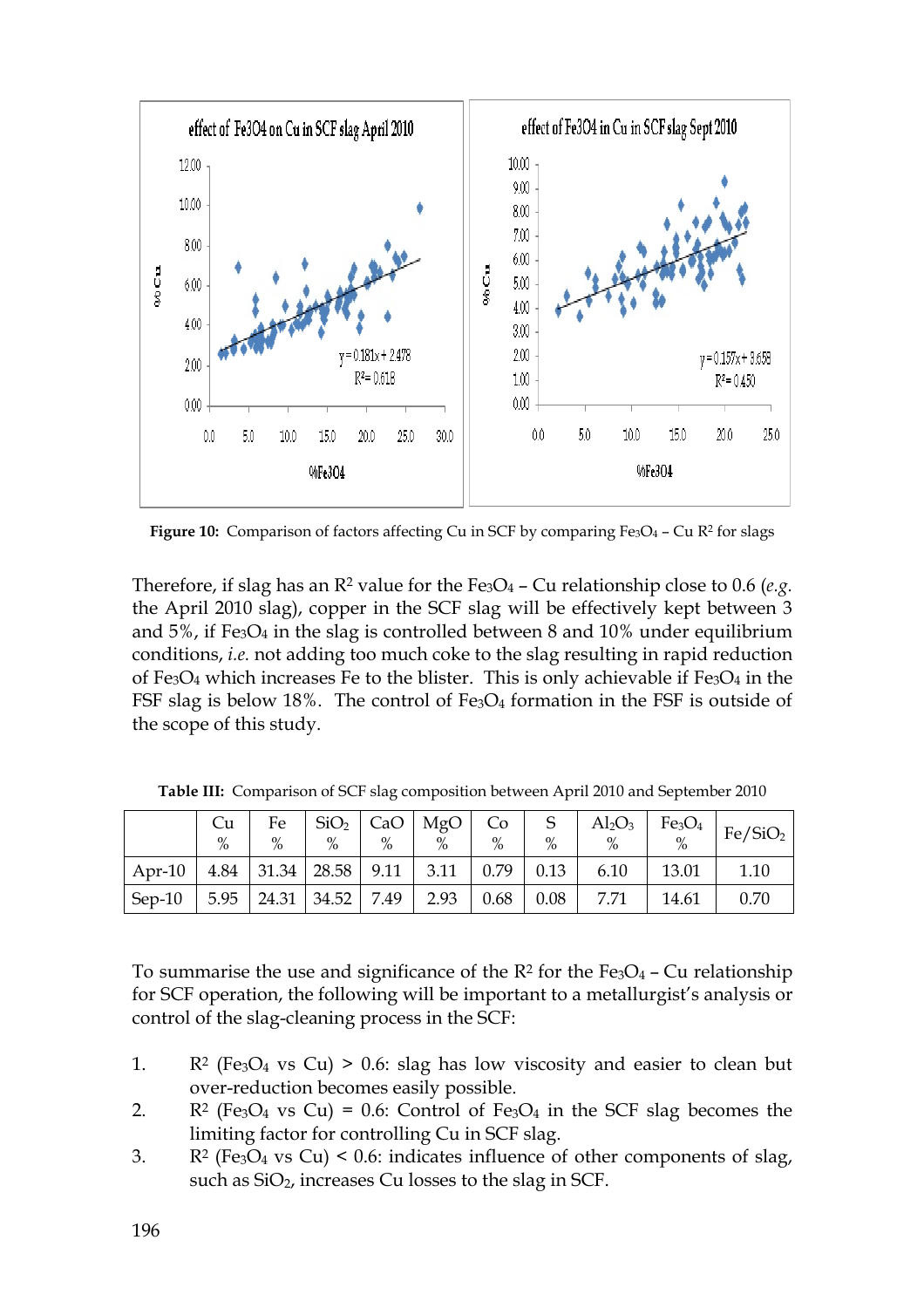#### **CONCLUSIONS**

With a coefficient of determination of 0.605, Fe<sub>3</sub>O<sub>4</sub> has the highest influence on copper content in SCF slag. Therefore, success in achieving the objective of SCF operation, in keeping copper in slag within the 3 to 5% range, will be realised if  $Fe<sub>3</sub>O<sub>4</sub>$  in both the FSF and SCF slag is kept within the limits recommended in this paper. Reduced  $Fe<sub>3</sub>O<sub>4</sub>$  in FSF slag will also result in improved control of SCF blister temperatures and less metallurgical coke consumption. Magnetite will be the determining factor of what should be the degree of reduction to get the required copper in SCF slag, as is the practice in most smelters**7**. The trends show that  $SiO<sub>2</sub>$  is second in influencing the control of Cu in SCF slag. The smelter should therefore control the amount of  $SiO<sub>2</sub>$  in the feed mixture, so that it is around  $23.7\%$  in slag. Amplified influence of  $SiO<sub>2</sub>$  and other slag components in the control of Cu in the SCF will be indicated by coefficients of determination for the Fe<sub>3</sub>O<sub>4</sub> – Cu relationship below 0.6. FSF slag containing higher Fe<sub>3</sub>O<sub>4</sub> than desired by SCF should be cleaned at higher than normal temperature, to liberate the entrained metal prills. It is very important to remember that this should be done during FSF slag tapping when the bath is turbulent. This will favour the formation of large Cu prills that will settle very fast, thereby minimizing copper entrainment in slag.

#### **REFERENCES**

- 1. R.T. Jones, D.A. Hayman, and G.M. Denton, Recovery of Cobalt, Nickel, and Copper from slags, using DC-arc furnace technology, International Symposium on Challenges of Process Intensification, 35th Annual Conference of Metallurgists, Montreal, Canada, 24–29 August 1996, pp.451-466.
- 2. J. Czernecki, Z. Smieszek, and Z. Miczkowski, A proposal for a two-stage process from flash furnace for increase in efficiency of HM Glogow 2, Institute of non-ferrous metals, Gliwice, Poland, 2009.
- 3. Z. Zivkovic, N. Mitevska, I. Mihajlovic, and D. Nikolic, The influence of the silicate slag composition on copper losses during smelting of the sulphide concentrates, *Journal of Mining and metallurgy*, 45 (1) B (2009), pp.23–24.
- 4. F. Kongoli, I. McBow, and A. Yazawa, Phase relations of ferrous calcium silicate slag and its possible application in the industrial practice, Sohn International Symposium, Advanced processing of metals and materials, Volume 8 – International symposium on sulphide smelting , 2006.
- 5. E. P. El-Rassi and T.A. Utigard, Rate of slag reduction in a laboratory electric furnace Alternating vs Direct current, *Metallurgical and materials transactions B*, Volume 31 B, 2000.
- 6. P. Taskinen, KCM Slag training course handouts, Helsinki University of Technology, 2009.
- 7. Z. Jancikova and P. Svec, Prediction of chemical composition of refining slag with exploitation of artificial neural networks, Department of automation and computer science in metallurgy, Technical University of Ostrava, Czech Republic, 2006.
- 8. A. Moreno, G. Sanchez, A. Warczok, and G. Riveros, Development of Slag Cleaning Process and Operation of electric furnaces in Las Vantanas smelter, COPPER 99-COBRE 99 international conference, 1999.
- 9. R. Degel, H. Oterdoom, J. Kunze, A. Warczok, and G. Riveros, Latest results of slag cleaning reactor for copper recovery and its potential for the PGM industry, SMS Demag AG, Universidad de Chile, Third international platinum conference, 'Platinum in transformation', The Southern African Institute of Mining and Metallurgy, 2008.
- 10. R.R. Moskalyk and A.M. Alfantazi, Review of pyrometallurgical practice: today and tomorrow, *Minerals Engineering*, 16 (2003), pp.893–919.
- 11. W.G. Davenport, M. King, A.K. Biswas, and M. Schlesinger, Extractive Metallurgy of Copper, Fourth edition, Pergamon, 2002.